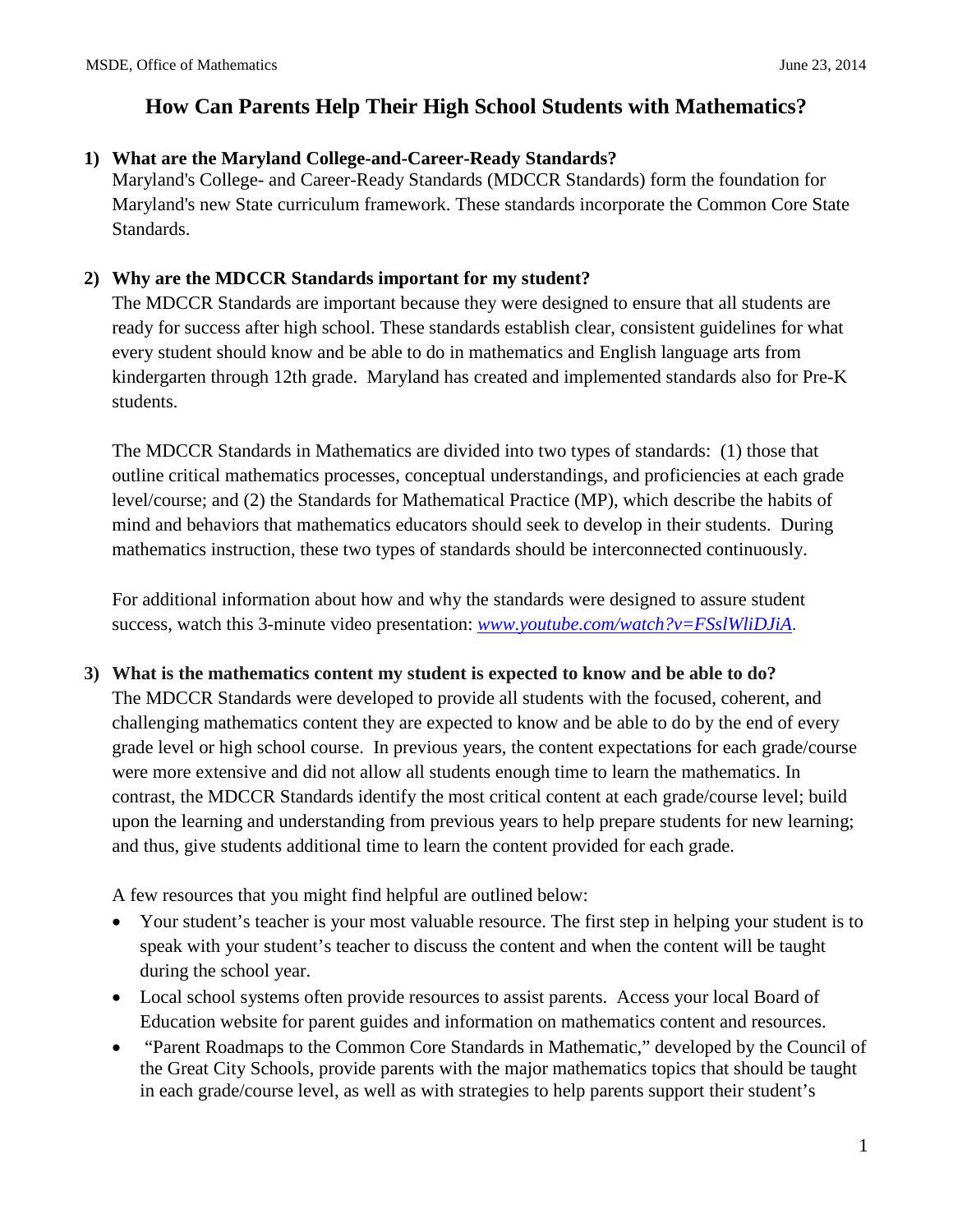learning. These Parent Roadmaps also present three-year snapshots which show how selected standards progress from year to year so that students will be college- and career-ready upon their graduation from high school [http://www.cgcs.org/Page/244.](http://www.cgcs.org/Page/244)

- The public website for the Maryland State Department of Education (MSDE) includes a variety of parent resources. The icon for the MSDE Blackboard website can be located at [https://msde.blackboard.com/webapps/portal/frameset.jsp.](https://msde.blackboard.com/webapps/portal/frameset.jsp) Once this page is open, go to the top right corner and click on the heading "PARENT RESOURCES."
- The National Parent Teacher Association (PTA) has published "PTA Parents' Guides to Student Success" at [http://www.pta.org/parents/content.cfm?ItemNumber=2583.](http://www.pta.org/parents/content.cfm?ItemNumber=2583) These guides provide information on the mathematics content that students need to learn at each grade/course level, from kindergarten through high school. The guides also suggest ways that parents can help their students in mathematics.
- Check the websites for your local Board of Education, school system, and PTA Council. These websites are likely to contain information that applies to your student's school.
- **4) Why aren't students currently learning mathematics the same way their parents were taught?** If you do not recognize the mathematics in your student's homework, think about how the world has changed since you were in school. The mathematics looks different because the world is different. Advances in science, technology, and information processing and communication, combined with the changing work place, underscore the need for all students to learn mathematics at deeper conceptual levels, beyond rote formulas, procedures, and rules. Business and industry demand workers who can:
	- solve real-world problems;
	- explain their thinking to others;
	- identify and analyze trends in data; and
	- use modern technology.

If the mathematics strategies and content your student is learning are unfamiliar to you, seek assistance from your student's teacher. Teachers are an excellent resource regarding the ways in which you can best help your student learn and use the mathematics currently being taught. You also may want to ask whether your student has any misconceptions, and how you can work with the teacher to strengthen your student's understanding of mathematics.

If your student needs additional ongoing support beyond merely correcting a misconception, discuss this need with the teacher so that, together, you can develop a plan. Your student's teacher can give you the necessary log-in and password information for intervention and enrichment modules on MSDE's Blackboard website<https://msde.blackboard.com/webapps/portal/frameset.jsp>.

The following websites offer further assistance for parents: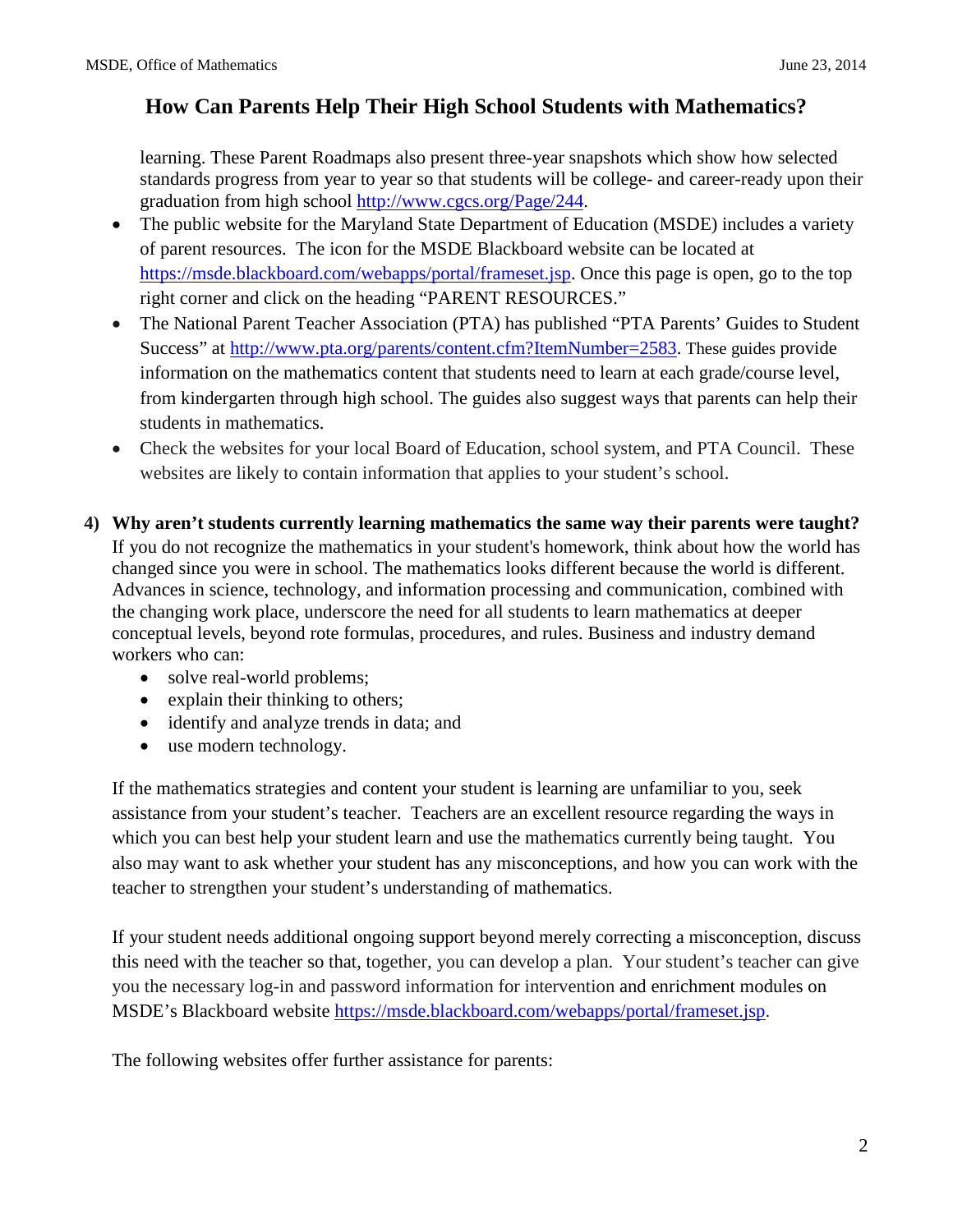- The National Council of Teachers of Mathematics (NCTM) provides multiple resources and tips for helping students: <http://www.nctm.org/resources/content.aspx?id=2876>
- LearnZillion makes videos available for many different mathematics lessons. They are organized by the topic of the content. [https://learnzillion.com](https://learnzillion.com/). For lessons on specific high school content, use: [https://learnzillion.com/common\\_core/math/hs](https://learnzillion.com/common_core/math/hs)

#### **5) How can I help my student transition to the MDCCR Standards, even if I personally do not have a recent background in mathematics content?**

- If the mathematics strategies and content your student is learning are unfamiliar to you, seek assistance from your student's teacher. Ask the teacher for suggested resources that support current classroom instruction and how you, as a parent, can use them to support and extend your student's achievement.
- Show your enthusiasm for your student's study of mathematics. As an influential role model, encourage your student to have a positive attitude, to be curious and to keep trying. Make sure that he/she knows that mathematics often requires patience, practice, and time to think and reflect. If you tell your student that mathematics is difficult for you or that you do not like mathematics, you may undermine your student's self-confidence by signaling that mathematics will be a negative experience for him/her also.
- Value mistakes. All of us learn from our mistakes and missteps! View your student's mistakes as part of the learning process and a unique opportunity for self-discovery and growth, rather than as a penalty. Help your student identify his/her own errors. This way, your student can correct mistakes and learn where his/her thinking was confused. Finally, urge your student to ask the teacher questions either during or after class.
- Meet with your student's teacher and ask to see a sample of your student's work. Discuss with the teacher whether or not the piece of work satisfactory; how it could be better; does it indicate that your student is on track; ways in which you can help your student improve or excel in this area; what resources are available help your student's learning outside the classroom if he/she needs extra support or wants to learn more about a subject.

#### **6) How is high school mathematics different from mathematics in middle school and elementary school?**

In high school mathematics, the emphasis in instruction is on a few interrelated big ideas that connect the study of mathematics to science, technology, and engineering. Teachers will concentrate on teaching these big ideas using complex and challenging mathematics content, enabling students to illustrate their thinking and apply their knowledge in many different ways. Students will learn how to use mathematics to analyze and respond to real-world issues and challenges, as they will be expected to do in college and the workplace. Unlike previous grades where learning objectives are organized by grade level, high school learning objectives are organized by concepts—such as algebra, functions, or geometry—that students will learn and master in various mathematics courses.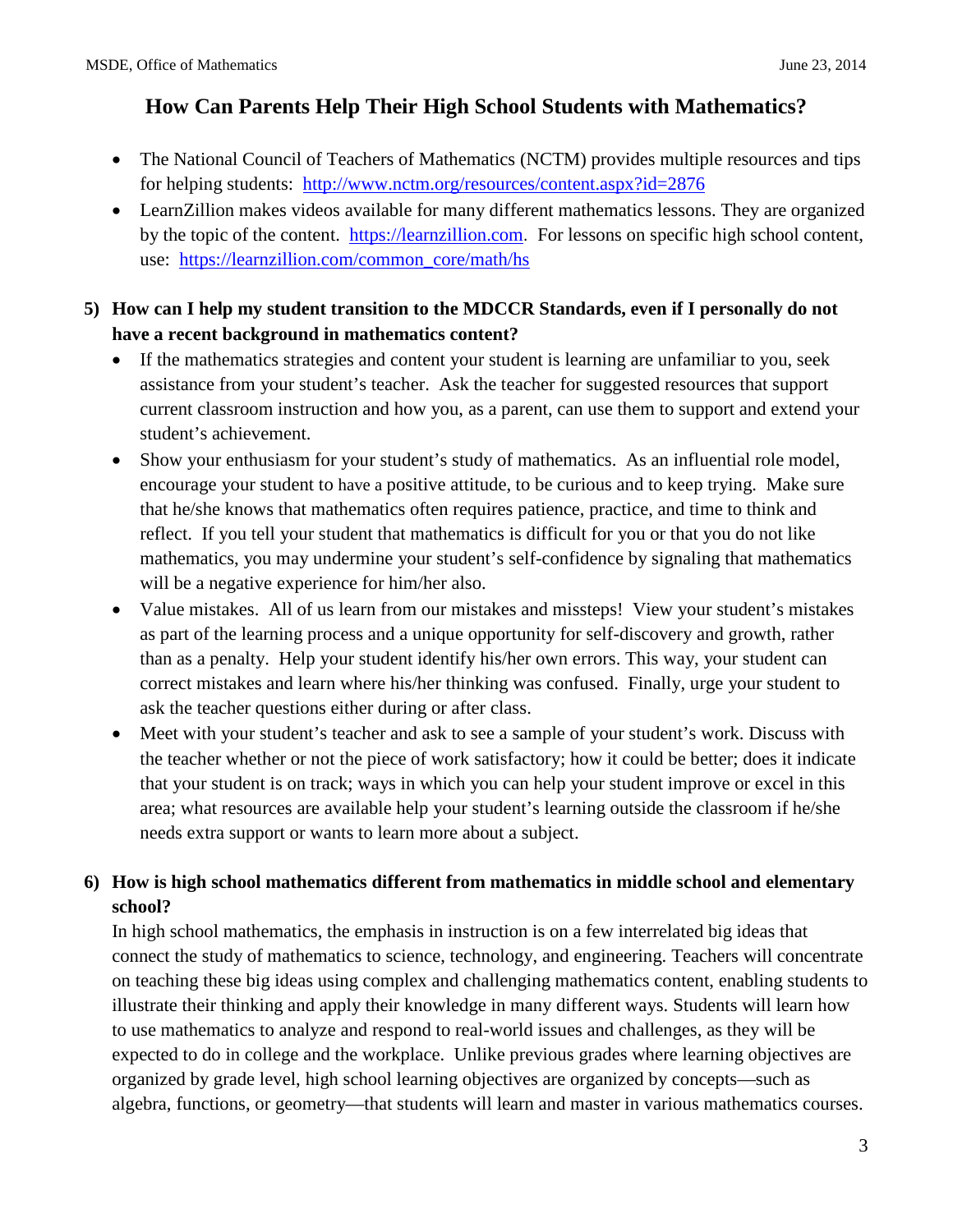Moreover, the courses that your student takes in high school are credit-bearing and count toward your student's cumulative grade-point average, and eventually, toward graduation from high school.

#### **7) Mathematics homework is due tomorrow—how can I help?**

The following discussion and list of general suggestions come from the NCTM website: [http://www.nctm.org/resources/content.aspx?id=2876.](http://www.nctm.org/resources/content.aspx?id=2876)

Homework causes trouble in many households. Relax…remember whose homework it is! Think of yourself as more of a guide than a teacher. Don't take over for your student. Doing that only encourages him/her to give up easily or to ask for help when a problem becomes difficult. The best thing you can do is ask questions. Then listen to what your student says. Often, simply explaining something out loud can help your student discover a solution to the problem. Encourage your student to show all work, complete with written descriptions of all thinking processes. This record will give your student something to look back on, either to review or to fix a mistake, and can also help the teacher understand how the problem was solved.

Asking the following kinds of questions can help you and your student tackle the challenges of mathematics homework:

- What is the problem that you're working on?
- Are there instructions or directions? What do they say?
- Are there words in the directions or the problem that you do not understand?
- Where do you think you should begin?
- Is there anything that you already know that can help you work through the problem?
- What have you done so far?
- Can you find help in your textbook or notes?
- Do you have other problems like this one? Can we look at one of those together?
- Can you draw a picture or make a diagram to show how you solved a problem like this one?
- What is your teacher asking you to do? Can you explain it to me?
- Can you tell me where you are stuck?
- Is there someone you can call to get help? Can you discuss the problem with a classmate?
- Would using a calculator help you solve the problem?
- Would it help to go on to another problem and come back to this one later?
- Is there a homework hotline at your school? What is the phone number for it?
- Why don't we look for some help on the Internet?
- If you do only part of a problem, will the teacher give you some credit?

Some additional helpful tips for helping your student with homework include:

- Set a regular time for homework.
- Pick a place that is quiet and without distractions.
- Provide supplies and identify resources.
- Look for daily homework assignments online through the local school system's website.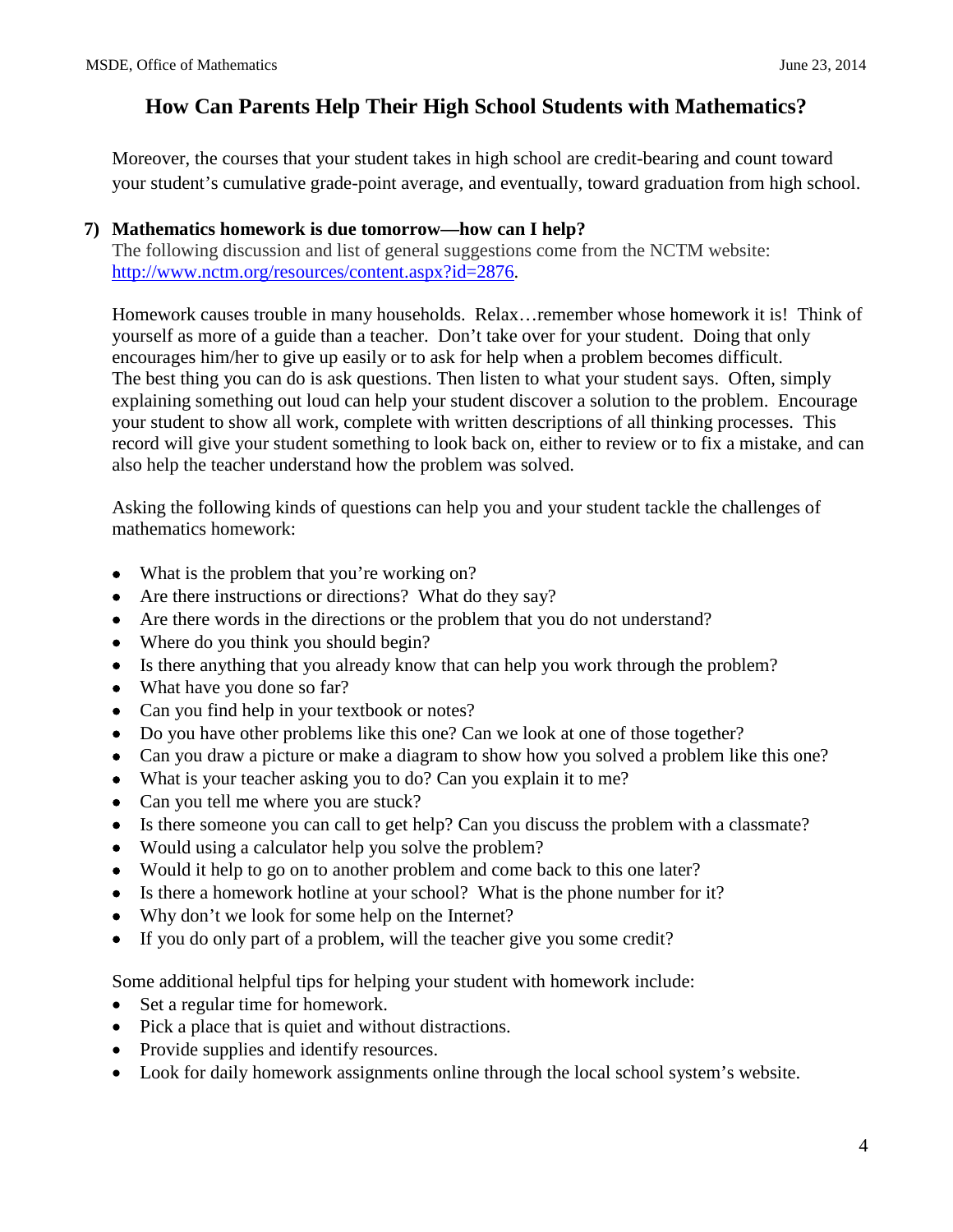- Encourage your student to find another student (or "study buddy") who your student can call on for help.
- To succeed in mathematics your student needs to take responsibility for his/her homework.
- Talk to the teacher about any concerns. Your student's teacher can be a valuable resource!

#### **8) How can I help my student write in mathematics?**

Teachers use writing assignments in mathematics class to help students reflect on their learning. The process of putting one's thoughts onto paper using words, symbols, numbers, and drawings helps students make sense of the mathematics they are learning and to make connections within mathematics and to other content areas. Teachers also use writing to gauge students' levels of understanding and to help identify student misconceptions. Writing in mathematics class starts with students verbally talking with their peers and working out problems with partners. The mathematics class today is filled with discussions and conversations about the mathematics work they are doing and problems they are solving.

When you are working with your student at home, you could ask your student to draw a picture of the problem they are solving. Then ask them to label the drawing or write words or phrases to tell what they did first, second, third, so on. If students need more structure, fold a sheet of paper into four sections. Label each section and have students show the steps they used/thought about as they solved the problem. It is also important to encourage your student to learn and use mathematics vocabulary. Request a list of mathematics vocabulary the teacher is using during classroom instruction so you can reinforce these words at home through conversations with your student.

#### **9) How can I help my student academically prepare for high school graduation, and be ready to pursue college or a career?**

At the beginning of high school, sit down with your student's teachers, counselor, or other advisor to discuss your student's goals, his/her plans after high school, and the mathematics courses needed to graduate and pursue college or a career. Create a strategy together to help your student reach these goals, and review it every year to make sure he/she is on track.

Sample questions to ask may include:

- Does my student have a strong grounding in arithmetic, including operations on fractions, decimals, and negative numbers?
- Does my student have the knowledge to learn advanced mathematics after high school if he/she so chooses?
- Does my student take a thinking approach to algebra and work with algebraic symbols fluently?
- Is my student comfortable using coordinates in algebra and geometry?
- Can my student break a complex problem down into parts and apply the mathematics he or she knows to problems outside of mathematics?